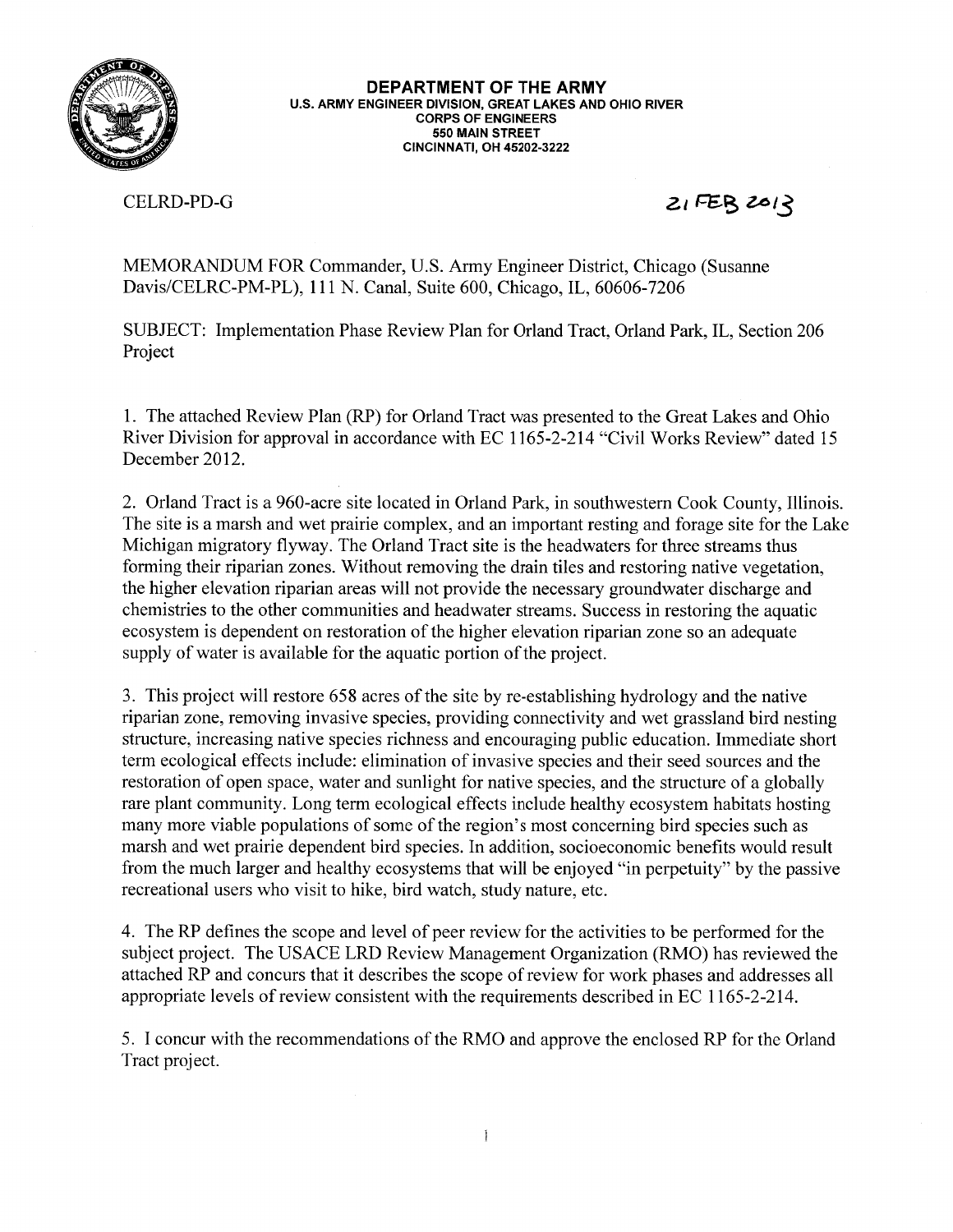CELRD-PD-G

SUBJECT: Implementation Phase Review Plan for Orland Tract, Orland Park, IL, Section 206 Project

6. The District is requested to post the RP to its website. Prior to posting, the names of all individuals identified in the RP should be removed.

7. If you have any questions please contact Dr. Hank Jarboe, CELRD-PDP, at (513) 684-6050.

ROBERT D. PETERSON

Encl Review Plan

Colonel, USA **Acting Commander**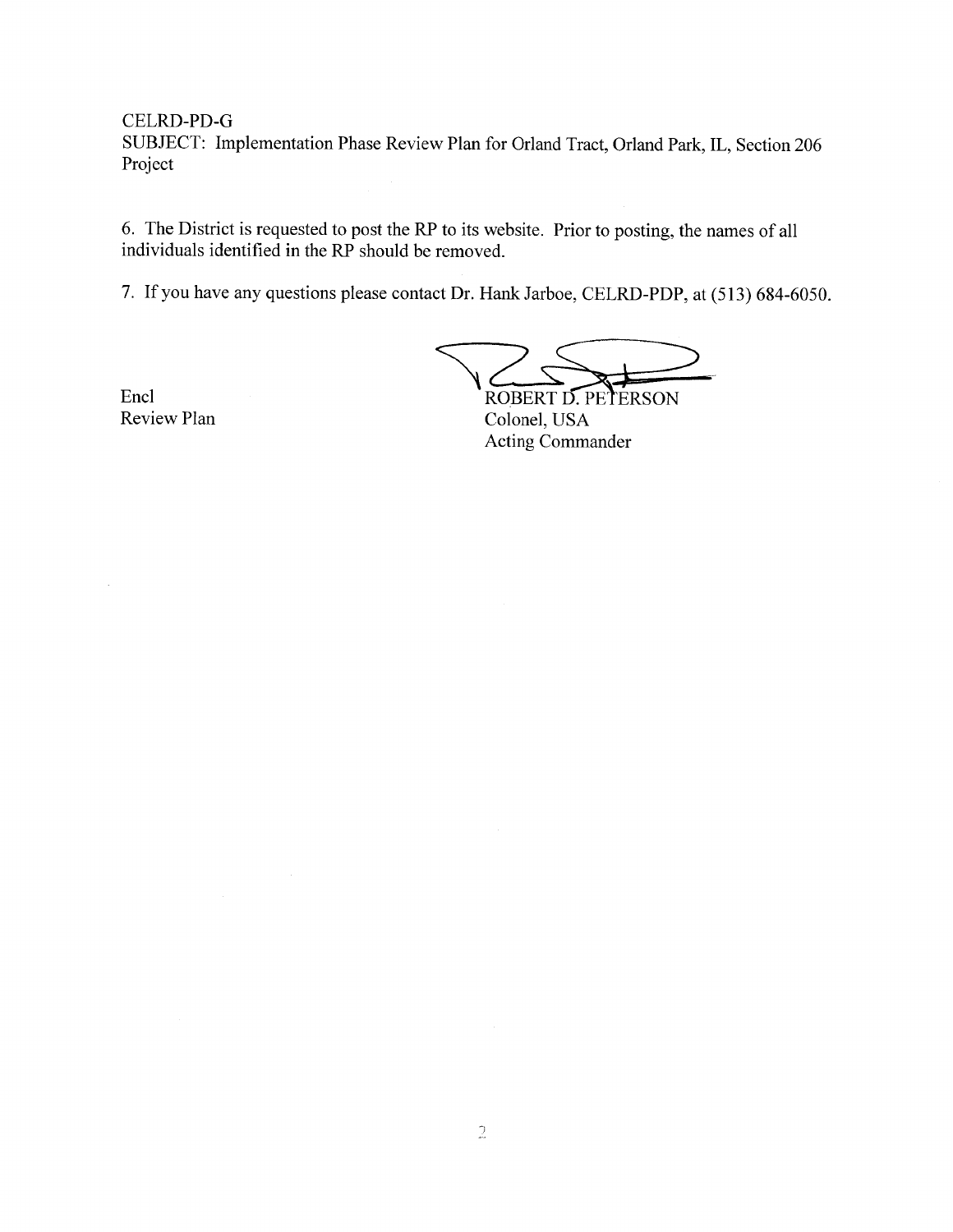# **IMPLEMENTATION PHASE REVIEW PLAN**

**USING THE PROGRAMMATIC REVIEW PLAN MODEL for Continuing Authorities Program (CAP) Projects**

> *Orland Tract, Orland Park, IL* **Section 206 Project**

> > *Chicago District*

**MSC Approval Date:** February 21, 2013 **Last Revision Date:** February 11, 2013

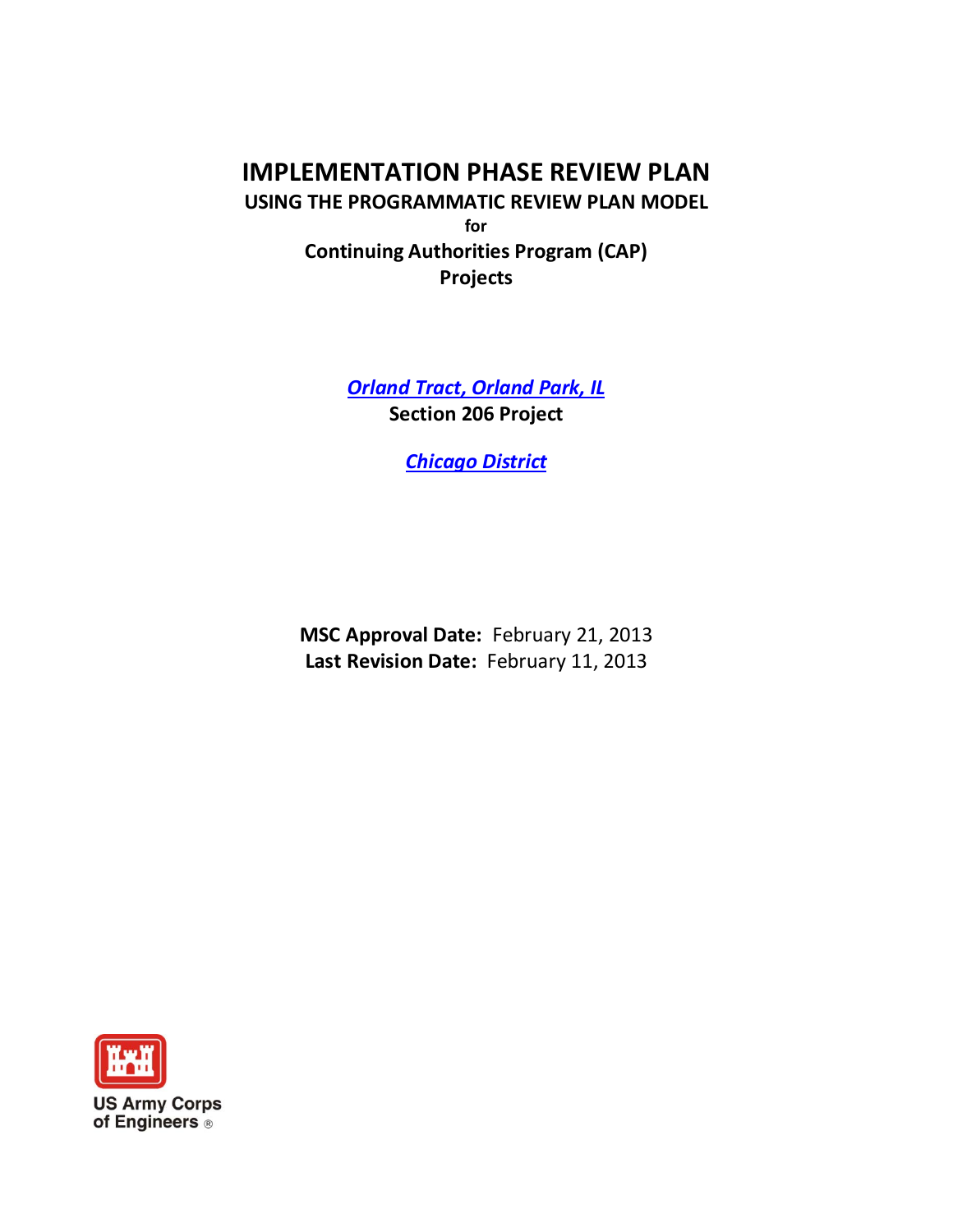### **IMPLEMENTATION PHASE REVIEW PLAN USING THE PROGRAMMATIC REVIEW PLAN MODEL**

**Orland Tract, Orland Park, IL Section 206 Project**

### **TABLE OF CONTENTS**

| 1.  |                                                                             |
|-----|-----------------------------------------------------------------------------|
| 2.  |                                                                             |
| 3.  |                                                                             |
| 4.  |                                                                             |
| 5.  |                                                                             |
| 6.  |                                                                             |
| 7.  |                                                                             |
| 8.  | COST ENGINEERING DIRECTORY OF EXPERTISE (DX) REVIEW AND CERTIFICATION 8     |
| 9.  |                                                                             |
| 10. |                                                                             |
| 11. |                                                                             |
| 12. |                                                                             |
| 13. |                                                                             |
|     |                                                                             |
|     |                                                                             |
|     | ATTACHMENT 3: STATEMENT OF TECHNICAL REVIEW FOR PLANS AND SPECIFICATIONS 13 |
|     |                                                                             |
|     |                                                                             |
|     |                                                                             |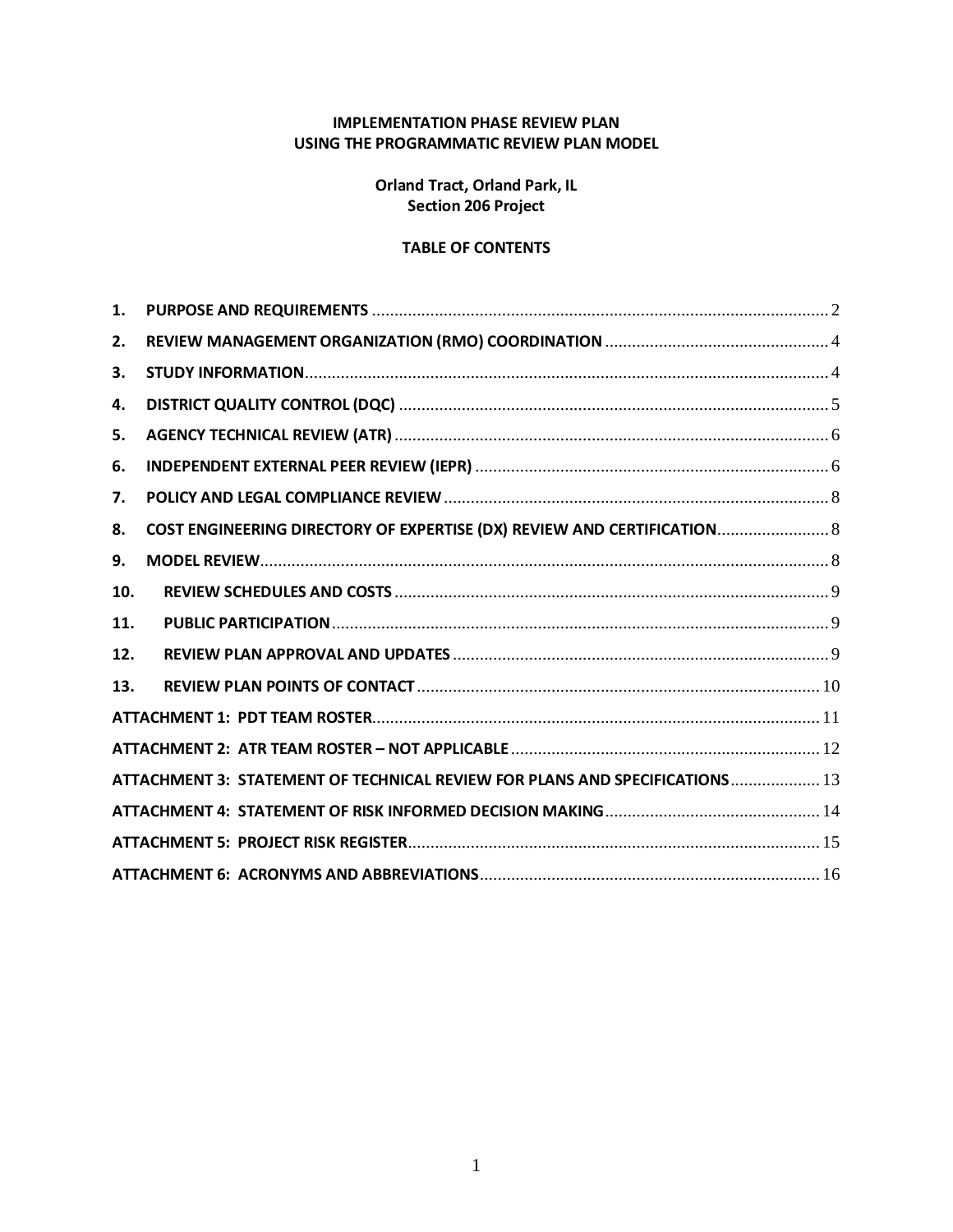### <span id="page-4-0"></span>**1. PURPOSE AND REQUIREMENTS**

**a. Purpose.** This Review Plan defines the scope and level of peer review in accordance with EC 1165-2- 214, Civil Works Review, for the Orland Tract, Section 206 project life cycle, including the previously completed decision document and the design and implementation of the project.

*Section 206 of the Water Resources Development Act of 1996, Public Law 104-305, authorizes the Secretary of the Army to carry out a program of aquatic ecosystem restoration with the objective of restoring degraded ecosystem structure, function, and dynamic processes to a less degraded, more natural condition considering the ecosystem's natural integrity, productivity, stability and biological diversity. This authority is primarily used for manipulation of the hydrology in and along bodies of water, including wetlands and riparian areas. This authority also allows for dam removal. It is a Continuing Authorities Program (CAP) which focuses on water resource related projects of relatively smaller scope, cost and complexity. Traditional USACE civil works projects are of wider scope and complexity and are specifically authorized by Congress. The Continuing Authorities Program is a delegated authority to plan, design, and construct certain types of water resource and environmental restoration projects without specific Congressional authorization.*

Additional Information on this program can be found in Engineering Regulation 1105-2-100, Planning Guidance Notebook, Appendix F.

- **b. Applicability.** This review plan is based on the model Programmatic Review Plan for Section 14, 107, 111, 204, 206, 208 and 1135 project decision documents, which is applicable to projects that do not require Independent External Peer Review (IEPR), as defined in ER 1165-2-214 Civil Works Review. A Section 14, 107, 111, 204, 206, 208 and 1135 project does not require IEPR if ALL of the following specific criteria are met:
	- The project does not involve a significant threat to human life/safety assurance;
	- The total project cost is less than \$45 million;
	- There is no request by the Governor of an affected state for a peer review by independent experts;
	- The project does not require an Environmental Impact Statement (EIS),
	- The project/study is not likely to involve significant public dispute as to the size, nature, or effects of the project;
	- The project/study is not likely to involve significant public dispute as to the economic or environmental cost or benefit of the project;
	- The information in the decision document or anticipated project design is not likely to be based on novel methods, involve the use of innovative materials or techniques, present complex challenges for interpretation, contain precedent-setting methods or models, or present conclusions that are likely to change prevailing practices;
	- The project design is not anticipated to require redundancy, resiliency, and/or robustness, unique construction sequencing, or a reduced or overlapping design construction schedule; and
	- There are no other circumstances where the Chief of Engineers or Director of Civil Works determines Type I IEPR is warranted.

If any of the above criteria are not met, the model Programmatic Review Plan is not applicable and a study specific review plan must be prepared by the home district, coordinated with the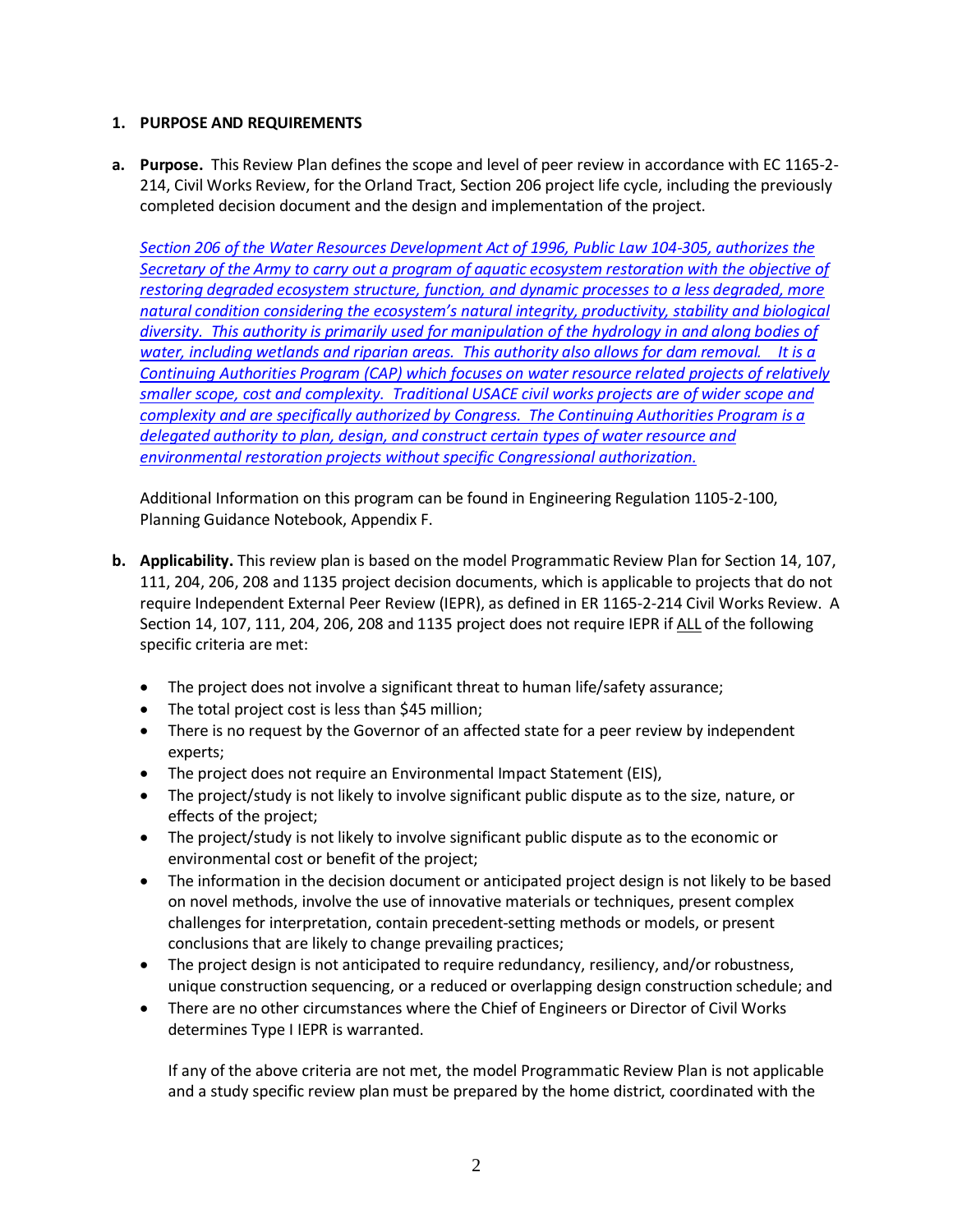appropriate Planning Center of Expertise (PCX) and approved by the home Major Subordinate Command (MSC) in accordance with EC 1165-2-209.

Applicability of the model Programmatic Review Plan for a specific project is determined by the home MSC. If the MSC determines that the model plan is applicable for a specific study, the MSC Commander may approve the plan (including exclusion from IEPR if warranted) without additional coordination with a PCX or Headquarters, USACE. The initial decision as to the applicability of the model plan should be made no later than the Federal Interest Determination (FID) milestone (as defined in Appendix F of ER 1105-2-100, F-10.e.1) during the feasibility phase of the project. A review plan for the project will subsequently be developed and approved prior to execution of the Feasibility Cost Sharing Agreement (FCSA) for the study. In addition, per EC 1165-2-214, Civil Works Review, the home district and MSC should assess at the Alternatives Formulation Briefing (AFB) whether the initial decision on Type I IEPR is still valid based on new information. If the decision on Type I IEPR has changed, the District and MSC should begin coordination with the appropriate PCX immediately.

This review plan is based on the model Programmatic Review Plan for CAP project decision documents, which is applicable to projects that do not require an EIS. If an EIS is required, the model Programmatic Review Plan is not applicable and a study specific review plan must be prepared by the home district, coordinated with the appropriate Planning Center of Expertise (PCX) and approved by the home Major Subordinate Command (MSC) in accordance with EC 1165-2-214, Civil Works Review.

The model Programmatic Review Plan for CAP project decision documents was used to cover implementation products. Following the format of the model programmatic review plan, the project review plan was modified to incorporate information for the review of the design and implementation phases of the project.

#### **c. References**

- (1) Engineering Circular (EC) 1165-2-214, Civil Works Review
- (2) Director of Civil Works' Policy Memorandum #1, Jan 19, 2011
- (3) EC 1105-2-412, Assuring Quality of Plannig Models, 31 Mar 2010
- (4) Engineering Regulation (ER) 1110-1-12, Quality Management, 30 Sep 2006
- (5) ER 1105-2-100, Planning Guidance Notebook, Appendix F, Continuing Authorities Program, Amendment #2, 31 Jan 2007
- (6) ER 1105-2-100, Planning Guidance Notebook, Appendix H, Policy Compliance Review and Approval of Decision Documents, Amendment #1, 20 Nov 2007
- **d. Requirements.** This programmatic review plan was developed in accordance with EC 1165-2-214, Civil Works Review, which establishes an accountable, comprehensive, life-cycle review strategy for Civil Works products by providing a seamless process for review of all Civil Works projects from initial planning through design, construction, and operation, maintenance, repair, replacement and rehabilitation (OMRR&R). The EC outlines four general levels of review: District Quality Control/Quality Assurance (DQC), Agency Technical Review (ATR), Independent External Peer Review (IEPR), and Policy and Legal Compliance Review. In addition to these levels of review, decision documents are subject to cost engineering review and certification (per EC 1165-2-214) and ensuring that planning models and analysis are compliant with Corps policy, theoretically sound,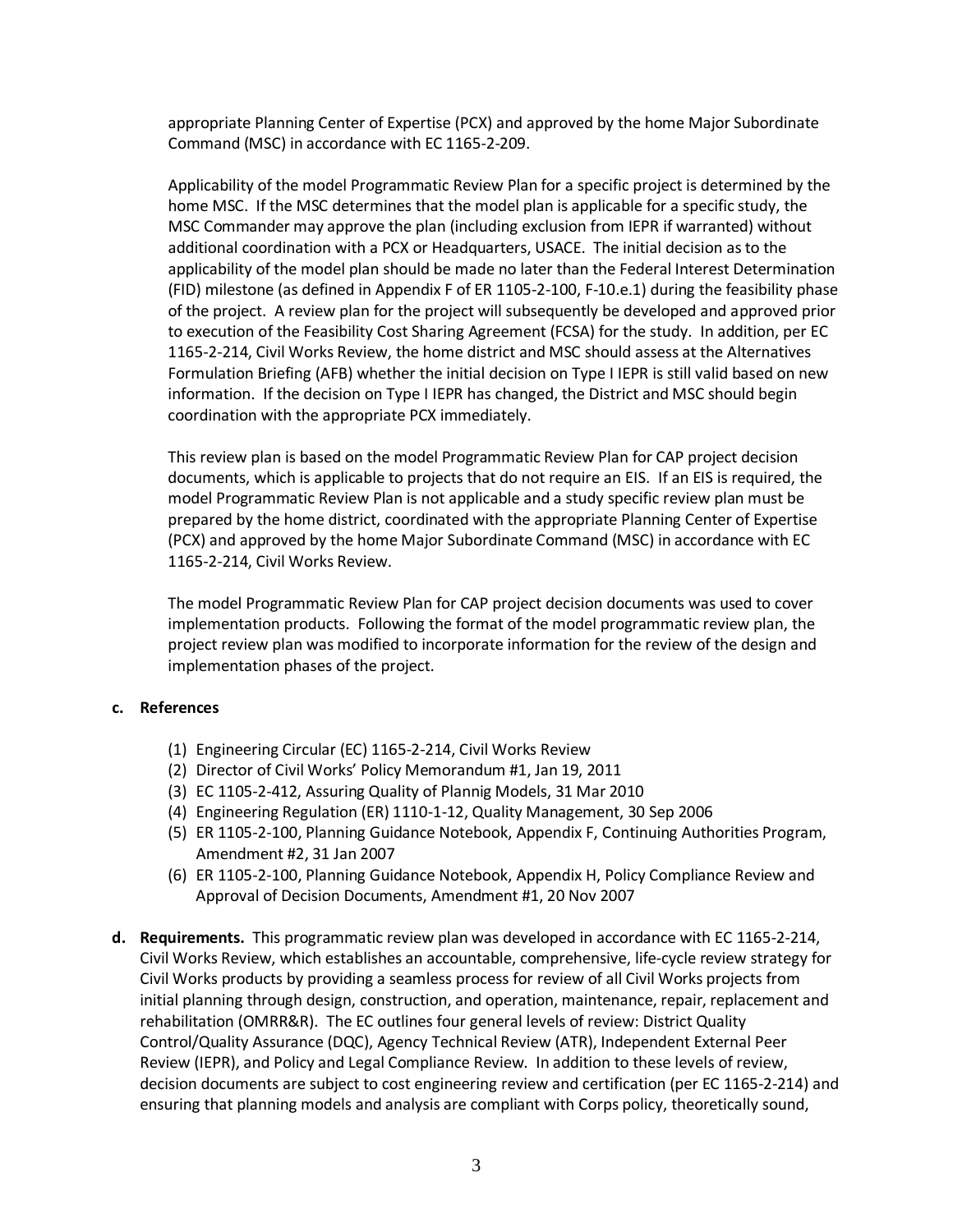computationally accurate, transparent, described to address any limitations of the model or its use, and documented in study reports (per EC 1105-2-412).

### <span id="page-6-0"></span>**2. REVIEW MANAGEMENT ORGANIZATION (RMO) COORDINATION**

The RMO is responsible for managing the overall peer review effort described in this review plan. The RMO for CAP decision documents and IEPR decisions is the home MSC. The MSC will coordinate and approve the review plan. The Chicago District will post the approved review plan on its public website. A copy of the approved review plan (and any updates) will be provided to the ECO-PCX to keep the PCX apprised of requirements and review schedules.

#### <span id="page-6-1"></span>**3. STUDY INFORMATION**

**a. Decision Document.** Orland Tract is a 960-acre site located in Orland Park, in southwestern Cook County, Illinois. The property is owned and managed by the Forest Preserve District of Cook County (FPDCC). It is located in the Village of Orland Park, in southwestern Cook County, Illinois approximately 25 miles southwest of the city of Chicago. The entire site is an important resting and forage site for the Lake Michigan migratory flyway.

As stated in the DPR, this project will restore 658 acres of the site by re-establishing hydrology and the native riparian zone, removing invasive species, providing connectivity and wet grassland bird nesting structure, increasing native species richness and encouraging public education. Immediate short term ecological effects include: elimination of invasive species and their seed sources and the restoration of open space, water and sunlight for native species, and the structure of a globally rare plant community. Long term ecological effects include healthy ecosystem habitats hosting many more viable populations of some of the region's most concerning bird species such as marsh and wet prairie dependent bird species. In addition, socioeconomic benefits would result from the much larger and healthy ecosystems that will be enjoyed "in perpetuity" by the passive recreational users who visit to hike, bird watch, study nature, etc. A population of Sand Hill Cranes, a migratory bird species, follows the western shoreline of Lake Michigan along its migratory pathway and moves inland for stopover resting periods. This population uses the Orland Tract grassland as a stopover point during spring and fall migrations. Increasing the area of functional marsh and wet prairie areas will increase the habitat suitability of Orland for this population of migratory birds. The federally endangered migratory Whooping Crane has been documented as using another, smaller, grassland area near Orland Grassland. According to the latest bird census numbers, collected by the Audubon Society, Orland Tract hosts the largest abundance of birds in the region. Overall, migratory bird species would greatly benefit by restoring the wet grassland area of Orland Tract.

The Orland Tract, Orland Park, IL decision document (Detailed Project Report) was approved in August 31, 2007, and concluded that there was a Federal interest in the project. An Environmental Assessment (EA) was prepared along with the decision document and a FONSI was signed on March 26, 2007.

Following the completion of the DPR, plans and specifications (P&S) commenced, and the Project Cooperation Agreement (PCA) signed March 14, 2008. A five year construction contract was awarded in October 2008, with completion anticipated in October 2013. One year of construction remains.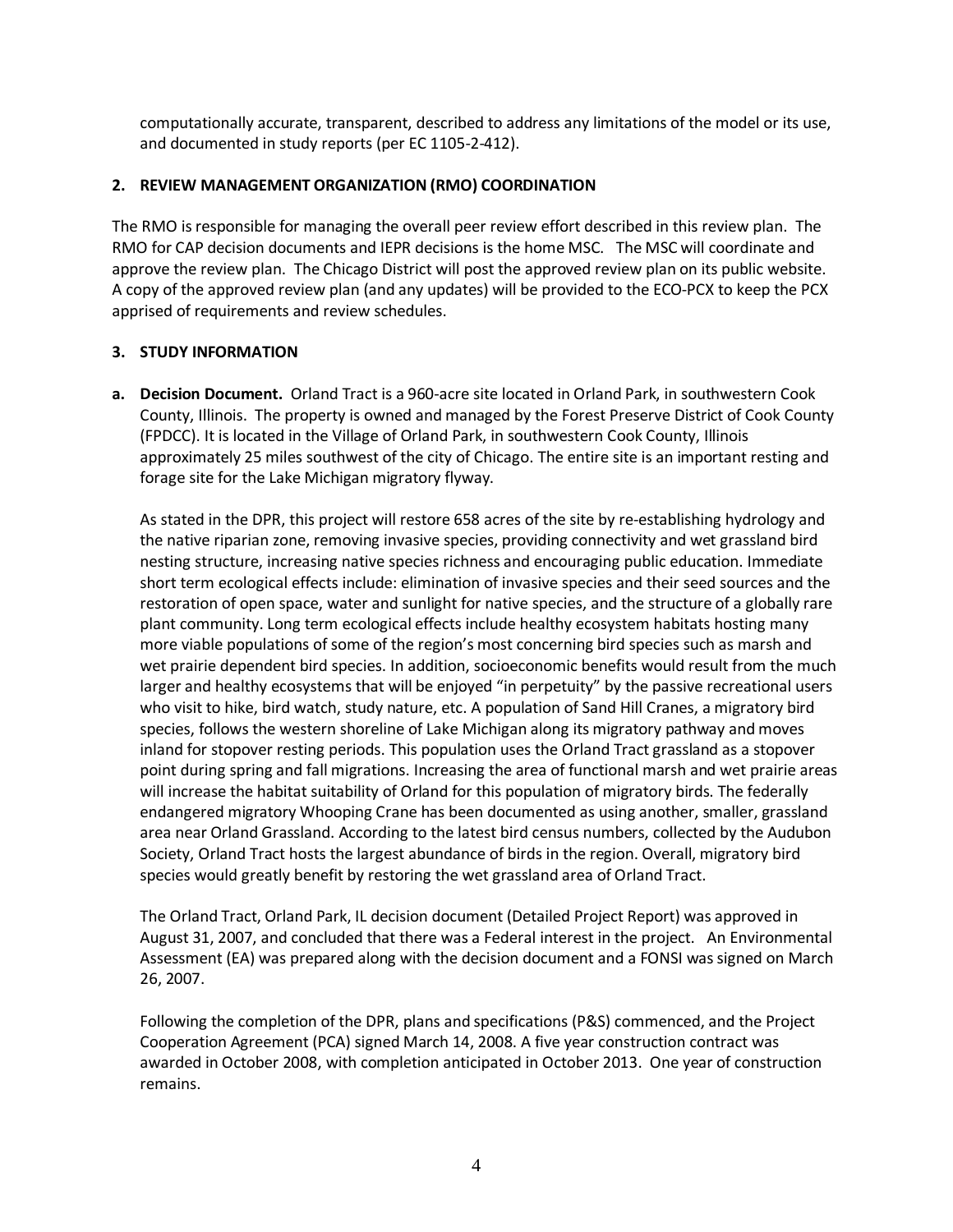**b. Project Description.** Orland Tract is a 960-acre site located in Orland Park, in southwestern Cook County, Illinois. The property is owned and managed by the Forest Preserve District of Cook County (FPDCC). It is located in the Village of Orland Park, in southwestern Cook County, Illinois approximately 25 miles southwest of the city of Chicago. The entire site is an important resting and forage site for the Lake Michigan migratory flyway.

The site is a marsh and wet prairie complex. The Orland Tract site is the headwaters for three streams thus forming their riparian zones. Without removing the drain tiles and restoring native vegetation, the higher elevation riparian areas will not provide the necessary groundwater discharge and chemistries to the other communities and headwater streams. Success in restoring the aquatic ecosystem is dependent on restoration of the higher elevation riparian zone so an adequate supply of water is available for the aquatic portion of the project.

Both the DPR and P&S were prepared in-house and Independent Technical Reviews (ITRs) were conducted by teams comprised of the appropriate members consistent with the complexity of this project resulting in the Planning Chief's, ITR and legal certifications, and statement of design complete. ITRs were completed on the DPR in March 2007 and the P&S in July 2008. A project cooperation agreement (PCA) was executed in March 26, 2008. The total estimated cost for the recommended plan was estimated to be \$7,900,000. The Federal share is estimated at \$5,000,000 and the non-federal share is estimated at \$2,900,000. There is no benefit-cost-ratio as the project is justified based upon ecosystem benefits. A five year construction contract was awarded in October 2008, with one year of work remaining on the contract.

- **c. Factors Affecting the Scope and Level of Review.** The scope of review the Orland Tract project is affected by the life cycle duration of the project. The feasibility decision document was completed in March 2007 including ITR, and approved in August 2007. The PCA was executed in March 2008. The P&S were completed in June of 2008 and a five year construction contract awarded in October 2008. The project does not have a life safety issue and there are no public disputes based on construction activities. Project risks have been identified and are listed in the project risk register in Attachment 5.
- **d. In-Kind Contributions.** Products and analyses provided by non-Federal sponsors as in-kind services are subject to DQC and ATR, similar to any products developed by USACE. No in-kind products were used for the DPR. Additionally, no in-kind products were used as part of the design and implementation phase.

### <span id="page-7-0"></span>**4. DISTRICT QUALITY CONTROL (DQC)**

All decision documents (including supporting data, analyses, environmental compliance documents, etc.) shall undergo DQC. DQC is an internal review process of basic science and engineering work products focused on fulfilling the project quality requirements defined in the Project Management Plan (PMP). The home district shall manage DQC. Documentation of DQC activities is required and should be in accordance with the Quality Process of the District and the home MSC.

Both the DPR and P&S were completed in-house. The DPR and P&S ITRs were conducted by teams comprised of the appropriate members consistent with the complexity of this project resulting in the Planning Chief's, ITR, BCOE, real estate and legal certifications, and statement of design complete in accordance with current policies, guidance and regulations at the time. Orland Tract is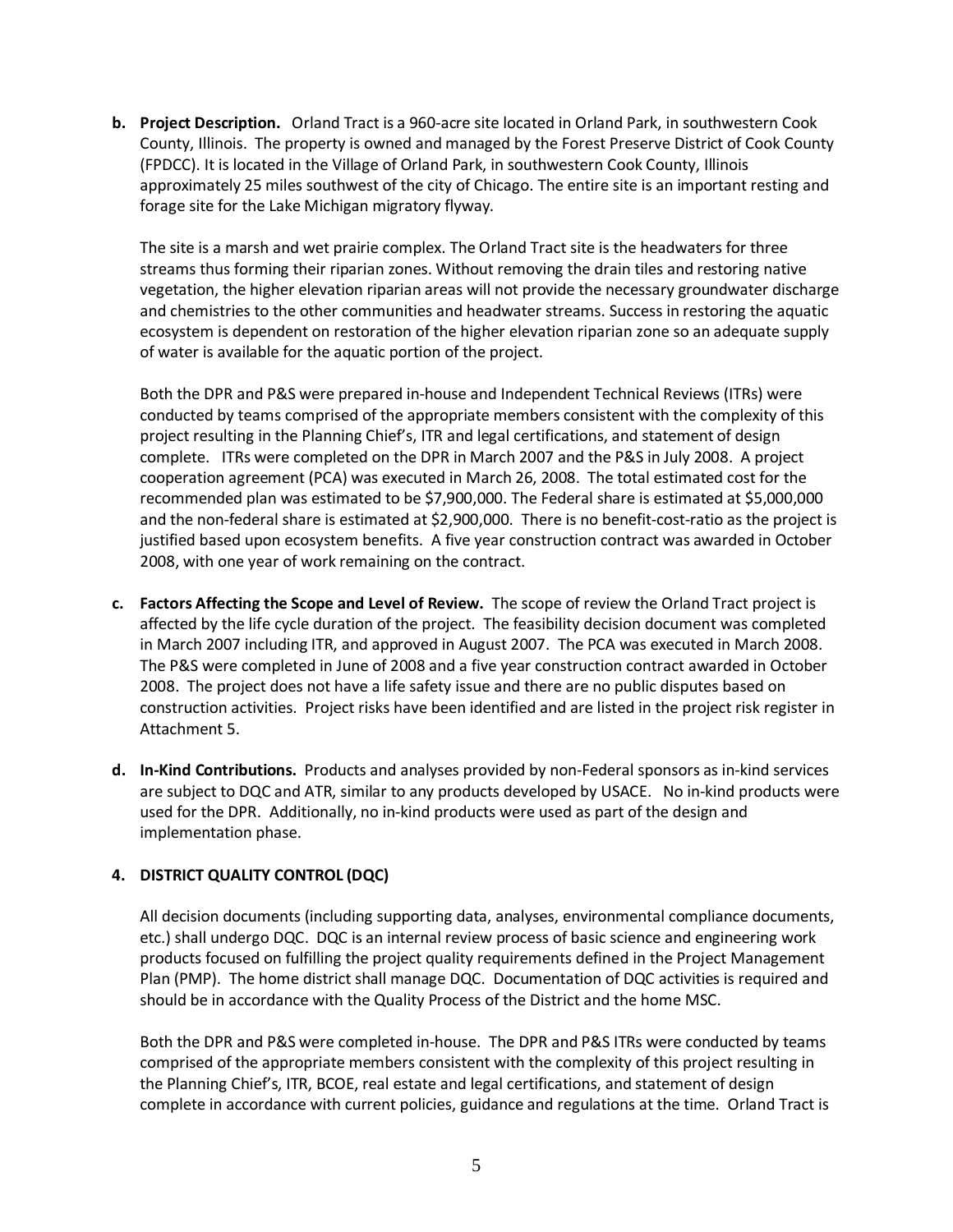currently under construction, which is near complete. QA/QC during construction is managed through the District's Construction office and Contracting Officer in accordance to the Regional and District Business Processes and contract requirements.

### <span id="page-8-0"></span>**5. AGENCY TECHNICAL REVIEW (ATR)**

ATR is mandatory for all decision and implementation documents (including supporting data, analyses, environmental compliance documents, etc.). The objective of ATR is to ensure consistency with established criteria, guidance, procedures, and policy. The ATR will assess whether the analyses presented are technically correct and comply with published USACE guidance, and that the document explains the analyses and results in a reasonably clear manner for the public and decision makers. ATR is managed within USACE by the designated RMO and is conducted by a qualified team from outside the home district that is not involved in the day-to-day production of the project/product. ATR teams will be comprised of senior USACE personnel and may be supplemented by outside experts as appropriate. The ATR team lead will be from outside the home MSC per LRD policy. The completion of the DPR preceded the commencement of ATR for decision documents. At the time, ITR was the means for ensuring technical compliance with established policies. ITR was completed on the DPR in March 2007 and on the P&S in June 2008 by respective teams comprised of the appropriate team members consistent with the complexity of this project.

**Products to Undergo ATR.** None anticipated. A five year construction contract was awarded in October 2008, and one year of construction remains. Completion is anticipated October 2013.

- **a. Required ATR Team Expertise.** Not Applicable.
- **b. Documentation of ATR.** Not Applicable.

### <span id="page-8-1"></span>**6. INDEPENDENT EXTERNAL PEER REVIEW (IEPR)**

IEPR may be required for decision documents under certain circumstances. IEPR is the most independent level of review, and is applied in cases that meet certain criteria where the risk and magnitude of the proposed project are such that a critical examination by a qualified team outside of USACE is warranted. A risk-informed decision, as described in EC 1165-2-214, Civil Works Review, is made as to whether IEPR is appropriate. IEPR panels will consist of independent, recognized experts from outside of the USACE in the appropriate disciplines, representing a balance of areas of expertise suitable for the review being conducted. There are two types of IEPR:

• Type I IEPR. Type I IEPR reviews are managed outside the USACE and are conducted on project studies. Type I IEPR panels assess the adequacy and acceptability of the economic and environmental assumptions and projections, project evaluation data, economic analysis, environmental analyses, engineering analyses, formulation of alternative plans, methods for integrating risk and uncertainty, models used in the evaluation of environmental impacts of proposed projects, and biological opinions of the project study. Type I IEPR will cover the entire decision document or action and will address all underlying engineering, economics, and environmental work, not just one aspect of the study. For decision documents where a Type II IEPR (Safety Assurance Review) is anticipated during project implementation, safety assurance shall also be addressed during the Type I IEPR per EC 1165-2-214.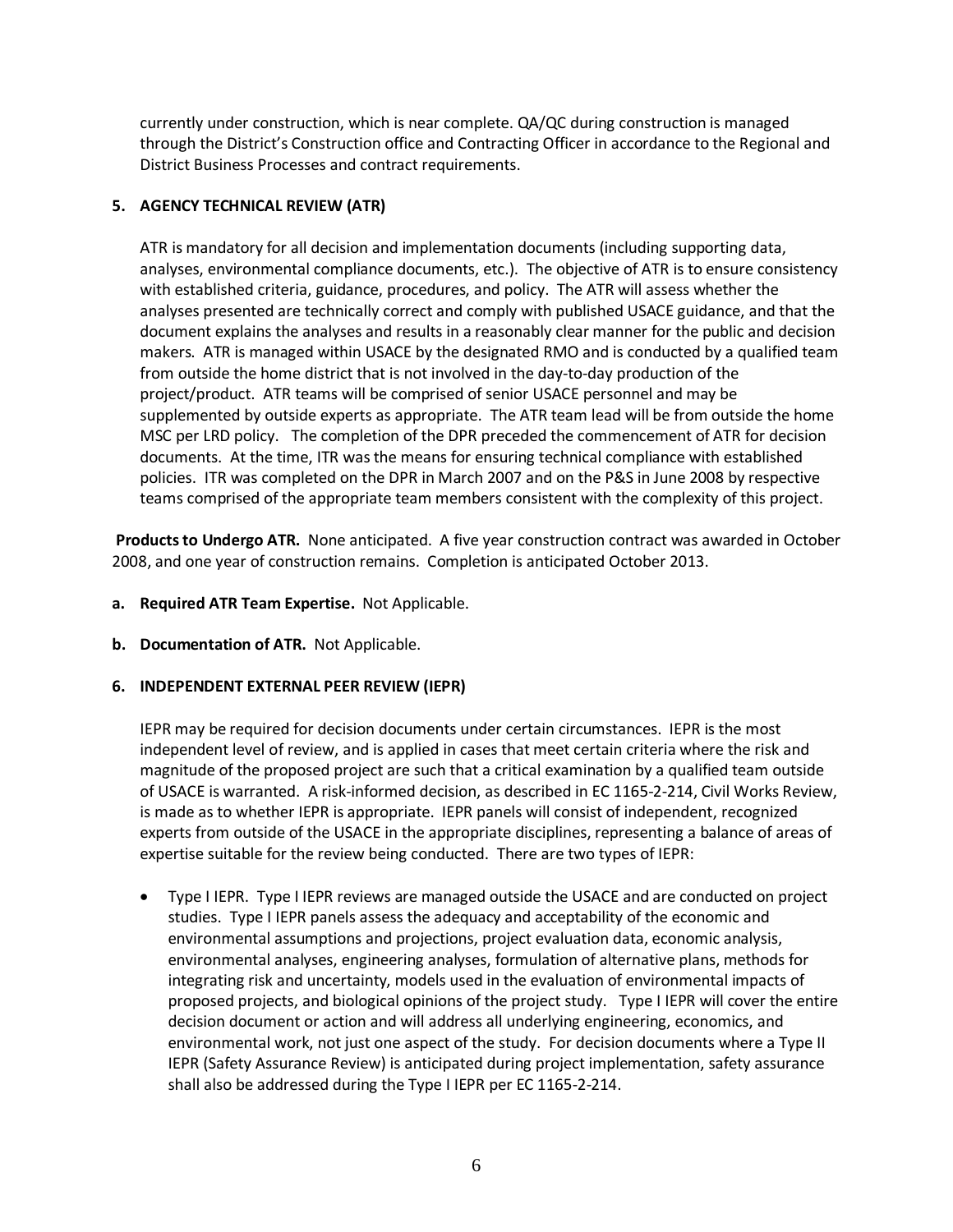For Section 14, 107, 111, 204, 206, 208 and 1135 decision documents prepared under the model Programmatic Review Plan, Type I IEPR is not required.

• Type II IEPR. Type II IEPR, or Safety Assurance Review (SAR), are managed outside the USACE and are conducted on design and construction activities for hurricane, storm, and flood risk management projects or other projects where existing and potential hazards pose a significant threat to human life. Type II IEPR panels will conduct reviews of the design and construction activities prior to initiation of physical construction and, until construction activities are completed, periodically thereafter on a regular schedule. The reviews shall consider the adequacy, appropriateness, and acceptability of the design and construction activities in assuring public health safety and welfare.

For Section 14, 107, 111, 204, 206, 208 and 1135 decision documents prepared under the model Programmatic Review Plan, Type II IEPR is not anticipated to be required in the design and implementation phase, but this will need to be verified and documented in the review plan prepared for the design and implementation phase of the project.

- **a. Decision on Type I IEPR.** It is the policy of USACE that Section 206 project decision documents should undergo Type I IEPR unless ALL of the following criteria are met:
	- Federal action is not justified by life safety or failure of the project would not pose a significant threat to human life;
	- Life safety consequences and risk of non-performance of a project are not greater than under existing conditions;
	- There is no request by the Governor of an affected state for a peer review by independent experts;
	- The project does not require an EIS;
	- The project/study is not likely to involve significant public dispute as to the size, nature, or effects of the project;
	- The project/study is not likely to involve significant public dispute as to the economic or environmental cost or benefit of the project;
	- The information in the decision document or anticipated project design is not likely to be based on novel methods, involve the use of innovative materials or techniques, present complex challenges for interpretation, contain precedent-setting methods or models, or present conclusions that are likely to change prevailing practices;
	- The project design is not anticipated to require redundancy, resiliency, and/or robustness, unique construction sequencing, or a reduced or overlapping design construction schedule; and
	- There are no other circumstances where the Chief of Engineers or Director of Civil Works determines Type I IEPR is warranted.

Based on the information and analysis provided in the preceding paragraphs of this review plan, the project covered under this plan is excluded from IEPR because it does not meet the mandatory IEPR triggers and does not warrant IEPR based on a risk-informed analysis. In addition, the decision document for the project was approved in August 2007, prior to the IEPR requirements of WRDA 2007.

### **b. Products to Undergo Type I IEPR**. None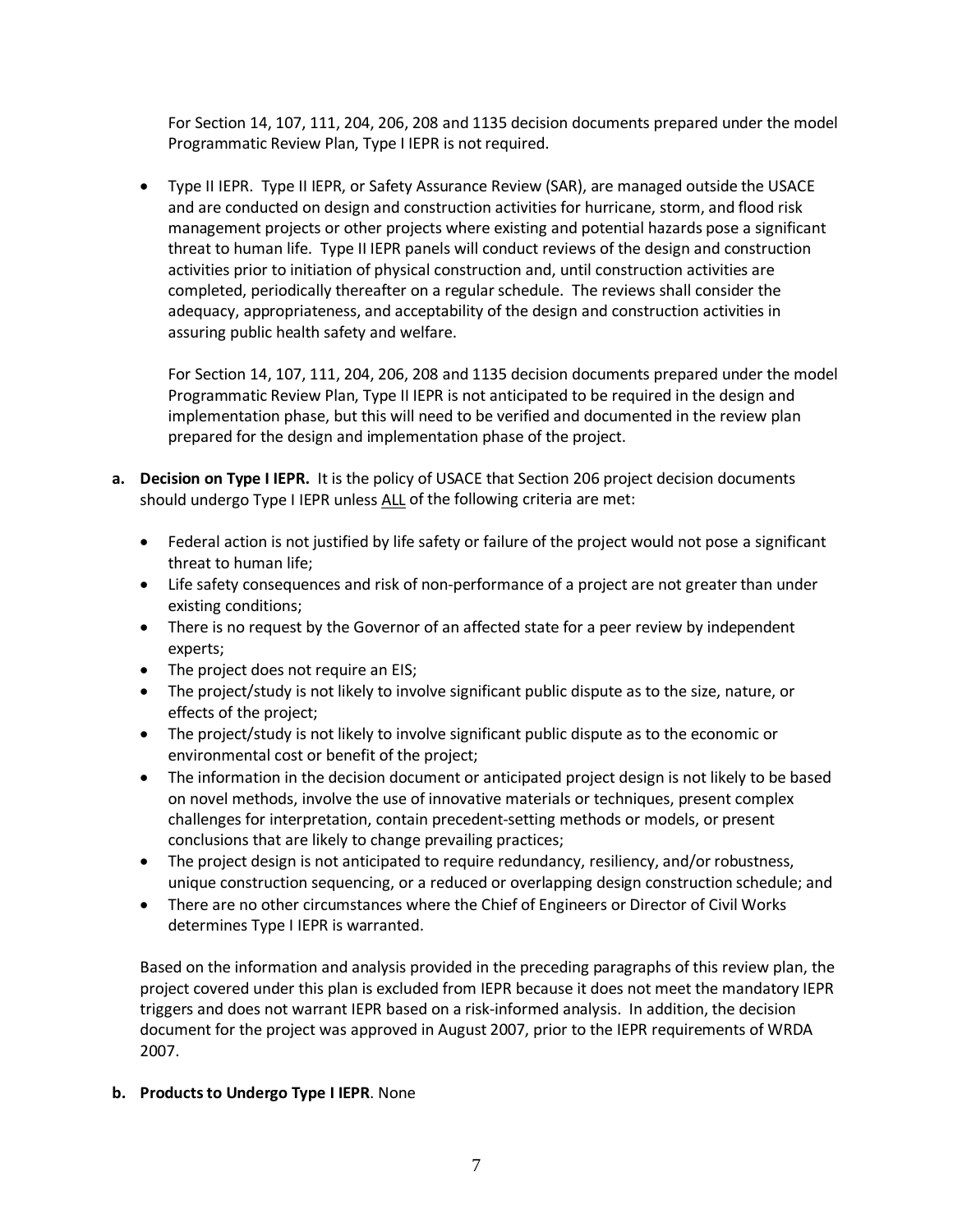- **c. Required Type I IEPR Panel Expertise**. Not Applicable.
- **d. Documentation of Type I IEPR**. Not applicable.
- <span id="page-10-0"></span>**e. Decision on Type II IEPR.** The project does not involve a significant threat to human life as discussed in paragraph 3c. This is an ecosystem restoration project with low risk impacts as outlined in the risk register (Attachment 5). A Type II IEPR will not be applicable.
- **f. Products to Undergo Type II IEPR.** Not Applicable.
- **g. Documentation of Type II IEPR.** Not Applicable.

#### **7. POLICY AND LEGAL COMPLIANCE REVIEW**

All decision documents will be reviewed throughout the study process for their compliance with law and policy. Guidance for policy and legal compliance reviews is addressed in Appendix H, ER 1105-2- 100. These reviews culminate in determinations that the recommendations in the reports and the supporting analyses and coordination comply with law and policy, and warrant approval or further recommendation to higher authority by the home MSC Commander. DQC and ATR augment and complement the policy review processes by addressing compliance with pertinent published Army policies, particularly policies on analytical methods and the presentation of findings in decision documents.

Both the DPR and P&S were completed in-house. The DPR and P&S ITRs were conducted by teams comprised of the appropriate members consistent with the complexity of this project resulting in the Planning Chief's, ITR, BCOE, real estate and legal certifications, and statement of design complete.

#### <span id="page-10-1"></span>**8. COST ENGINEERING DIRECTORY OF EXPERTISE (DX) REVIEW AND CERTIFICATION**

The decision document was completed in 2007 before such certification was required. The contract for Orland Tract was awarded in October 2008 and construction is near completion. Certification of the cost estimate is not required for construction contracts.

#### <span id="page-10-2"></span>**9. MODEL REVIEW**

The approval of planning models under EC 1105-2-412 is not required for CAP projects. MSC Commanders are responsible for assuring models for all planning activities are technically and theoretically sound, compliant with USACE policy, computationally accurate, and based on reasonable assumptions. Therefore, the use of a certified/approved planning model is highly recommended should be used whenever appropriate. Planning models are defined as any models and analytical tools that planners use to define water resources management problems and opportunities, to formulate potential alternatives to address the problems and take advantage of the opportunities, to evaluate potential effects of alternatives and to support decision making. The selection and application of the model and the input and output data is still the responsibility of the users and is subject to DQC, ATR, and IEPR (if required).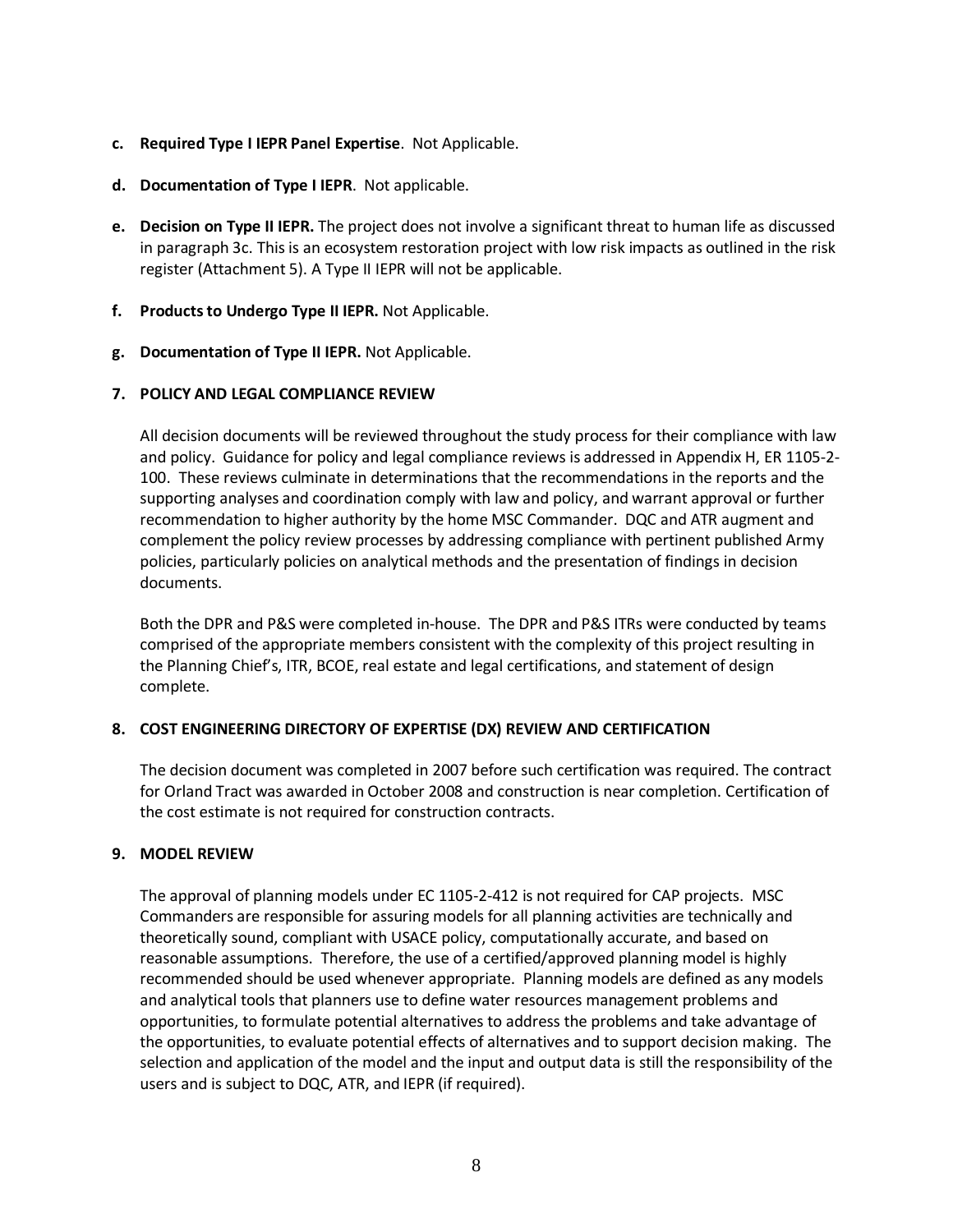The responsible use of well-known and proven USACE developed and commercial engineering software will continue and the professional practice of documenting the application of the software and modeling results will be followed. As part of the USACE Scientific and Engineering Technology (SET) Initiative, many engineering models have been identified as preferred or acceptable for use on Corps studies and these models should be used whenever appropriate. The selection and application of the model and the input and output data is still the responsibility of the users and is subject to DQC, ATR, and IEPR (if required).

- **a. Planning Models.** Not Applicable as project is in construction.
- **b. Engineering Models.** Not Applicable as project is in construction.

### <span id="page-11-0"></span>**10. REVIEW SCHEDULES AND COSTS**

- **a. ATR Schedule and Cost.** Not Applicable.
- **b. Type I IEPR Schedule and Cost.** Not Applicable.
- **c. Model Review Schedule and Cost.** Not Applicable.

#### <span id="page-11-1"></span>**11. PUBLIC PARTICIPATION**

Throughout the feasibility study and P&S phase, several meetings were held with local officials and groups to discuss the recommended plan. The public expressed support for the project. The EA was sent out for agency and public review in 2006, and the FONSI signed in March 2007. The study was coordinated with the U.S. Fish and Wildlife Service pursuant to the requirements of the Fish and Wildlife Coordination Act in August 2006. After coordination with the Illinois Environmental Protection Agency it was determined that a 401 permit was not applicable for the type of work being conducted.

#### <span id="page-11-2"></span>**12. REVIEW PLAN APPROVAL AND UPDATES**

The home MSC Commander is responsible for approving this review plan and ensuring that use of the Model Programmatic Review Plan is appropriate for the specific project covered by the plan. The review plan is a living document and may change as the study progresses. The home district is responsible for keeping the review plan up to date. Minor changes to the review plan since the last MSC Commander approval are documented in Attachment 7. Significant changes to the review plan (such as changes to the scope and/or level of review) should be re-approved by the MSC Commander following the process used for initially approving the plan. Significant changes may result in the MSC Commander determining that use of the Model Programmatic Review Plan is no longer appropriate. In these cases, a project specific review plan will be prepared and approved in accordance with EC 1165-2-214 and Director of Civil Works' Policy Memorandum #1. The latest version of the review plan, along with the Commanders' approval memorandum, will be posted on the home district's webpage.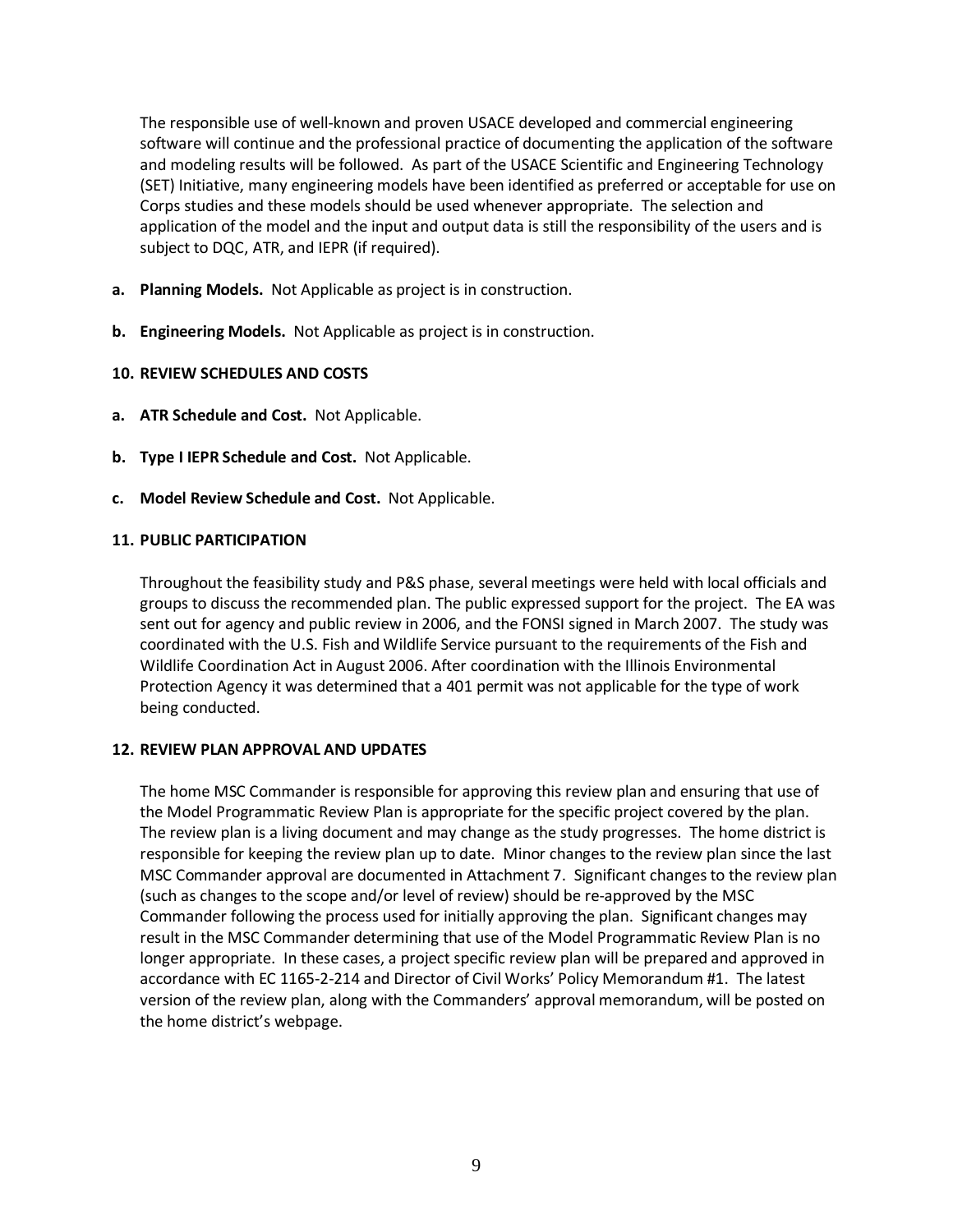### <span id="page-12-0"></span>**13. REVIEW PLAN POINTS OF CONTACT**

Public questions and/or comments on this review plan can be directed to the following points of contact:

- Project Manager
- Chief Planning Branch
- Senior Regional Engineer, Great Lakes and Ohio River, Engineering Division
- Chief Design Branch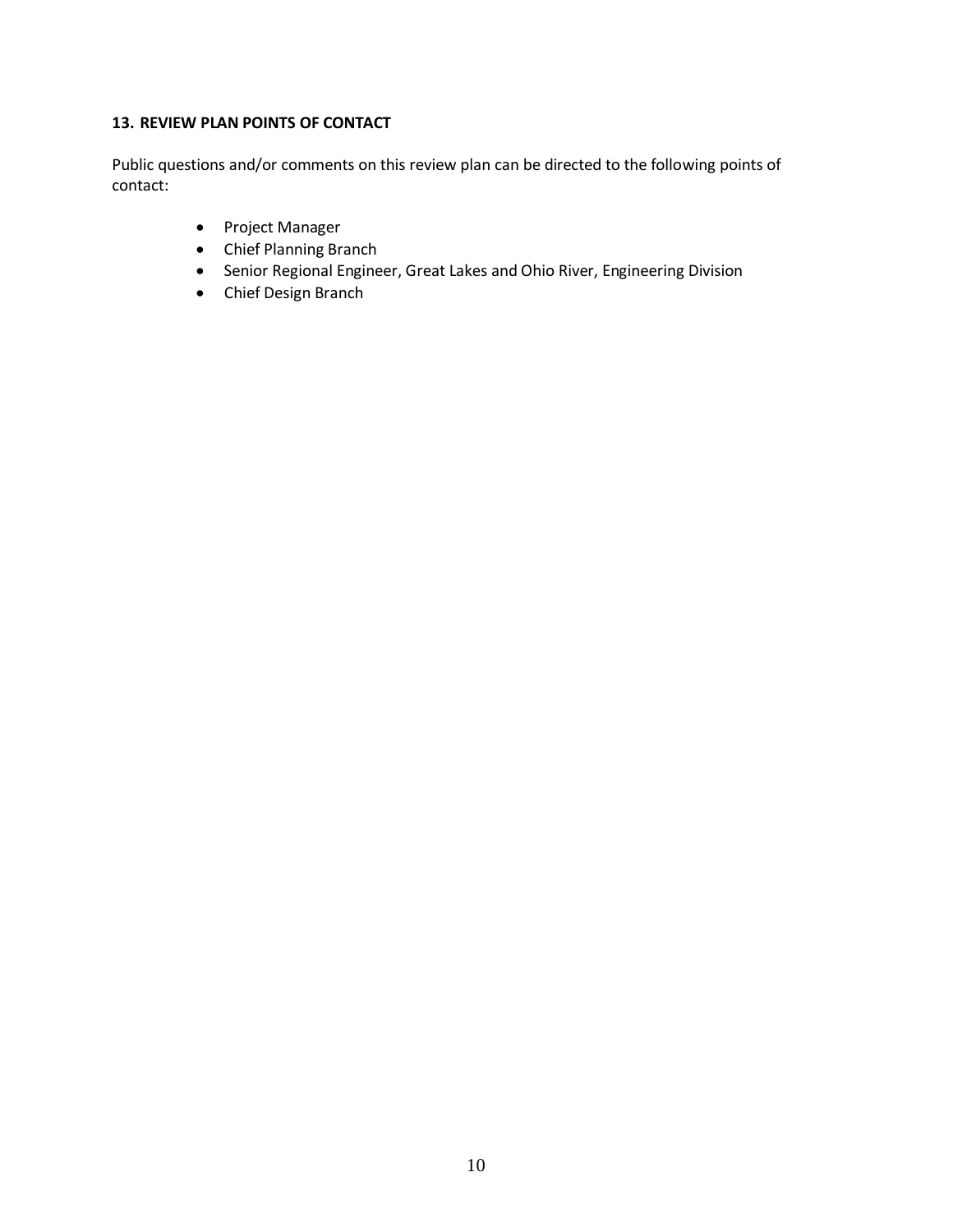## <span id="page-13-0"></span>**ATTACHMENT 1: PDT TEAM ROSTER**

| <b>Team Member</b> | <b>Area of Expertise</b>                        | <b>Contact Information</b> |
|--------------------|-------------------------------------------------|----------------------------|
|                    | Project Manager                                 |                            |
|                    | Lead Planner, Restoration Ecologist             |                            |
|                    | <b>Project Engineer</b>                         |                            |
|                    | <b>Contracting Officer</b>                      |                            |
|                    | <b>Construction Contractor, Project Manager</b> |                            |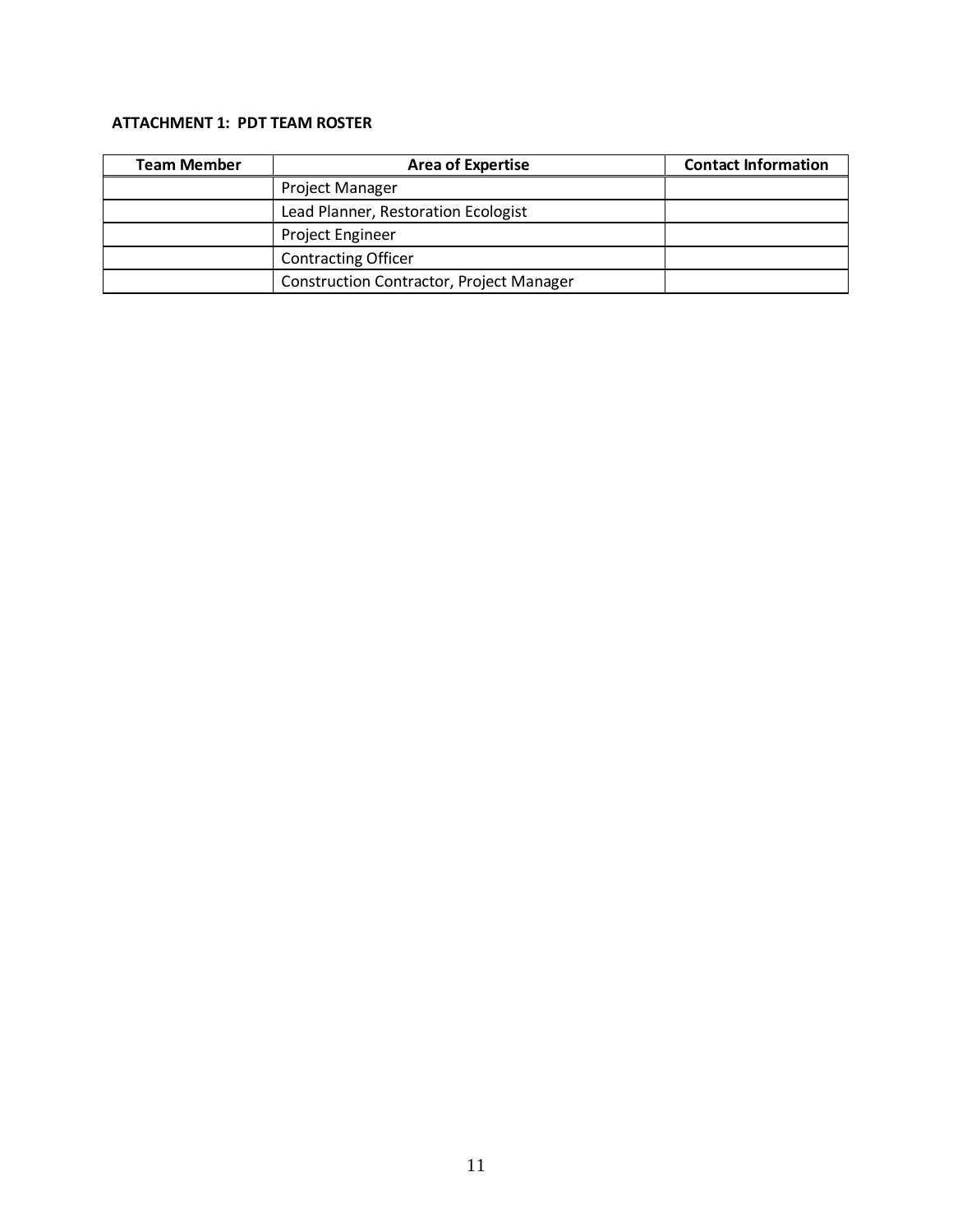## <span id="page-14-0"></span>**ATTACHMENT 2: ATR TEAM ROSTER – NOT APPLICABLE**

| <b>Team Member</b> | <b>Area of Expertise</b> | <b>Contact Information</b> |  |  |
|--------------------|--------------------------|----------------------------|--|--|
|                    |                          |                            |  |  |
|                    |                          |                            |  |  |
|                    |                          |                            |  |  |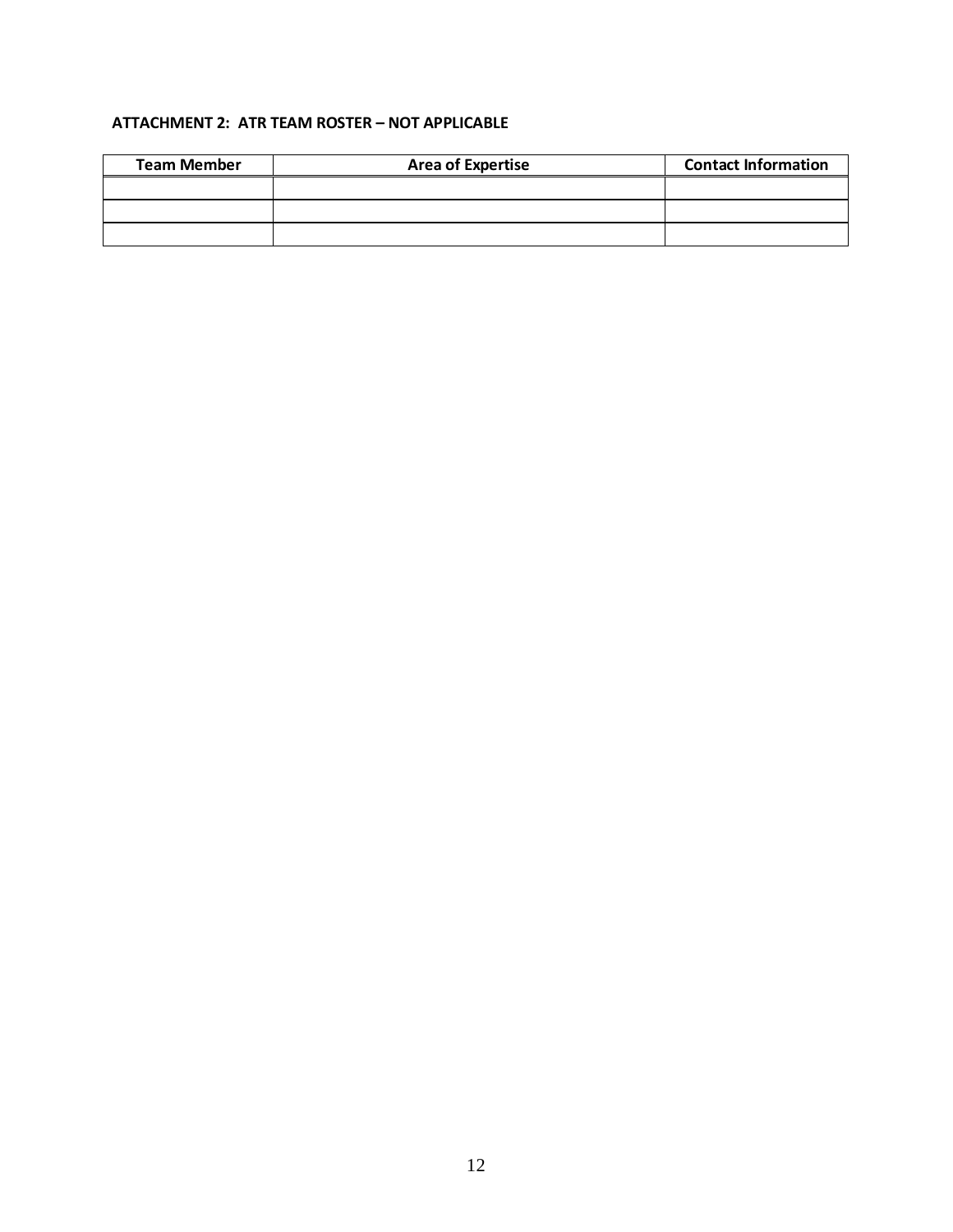#### <span id="page-15-0"></span>**ATTACHMENT 3: STATEMENT OF TECHNICAL REVIEW FOR PLANS AND SPECIFICATIONS**

#### **COMPLETION OF AGENCY TECHNICAL REVIEW**

The Agency Technical Review (ATR) has been completed for plans and specifications for the Orland Tract, Orland Park, IL CAP Section 206 project. The ATR was conducted as defined in the project's Review Plan to comply with the requirements of EC 1165-2-214 and Director of Civil Works' Policy Memorandum #1. The ATR team lead was from outside the home MSC per LRD policy. During the ATR, compliance with established policy principles and procedures, utilizing justified and valid assumptions, was verified. This included review of: assumptions, methods, procedures, and material used in analyses, alternatives evaluated, the appropriateness of data used and level obtained, and reasonableness of the results, including whether the product meets the customer's needs consistent with law and existing U.S. Army Corps of Engineers policy. The ATR also assessed the District Quality Control (DQC) documentation and made the determination that the DQC activities employed appear to be appropriate and effective. All comments resulting from the ATR have been resolved and the comments have been closed in DrChecks<sup>sm</sup>.

| ATR Team Leader                 | Date |
|---------------------------------|------|
|                                 |      |
|                                 |      |
| Project Manager                 | Date |
|                                 |      |
|                                 | Date |
| Chief, Planning Branch          |      |
|                                 |      |
|                                 | Date |
| Chief, Design Branch            |      |
|                                 |      |
| Senior Regional Engineer, CELRD | Date |
| <b>RMO</b>                      |      |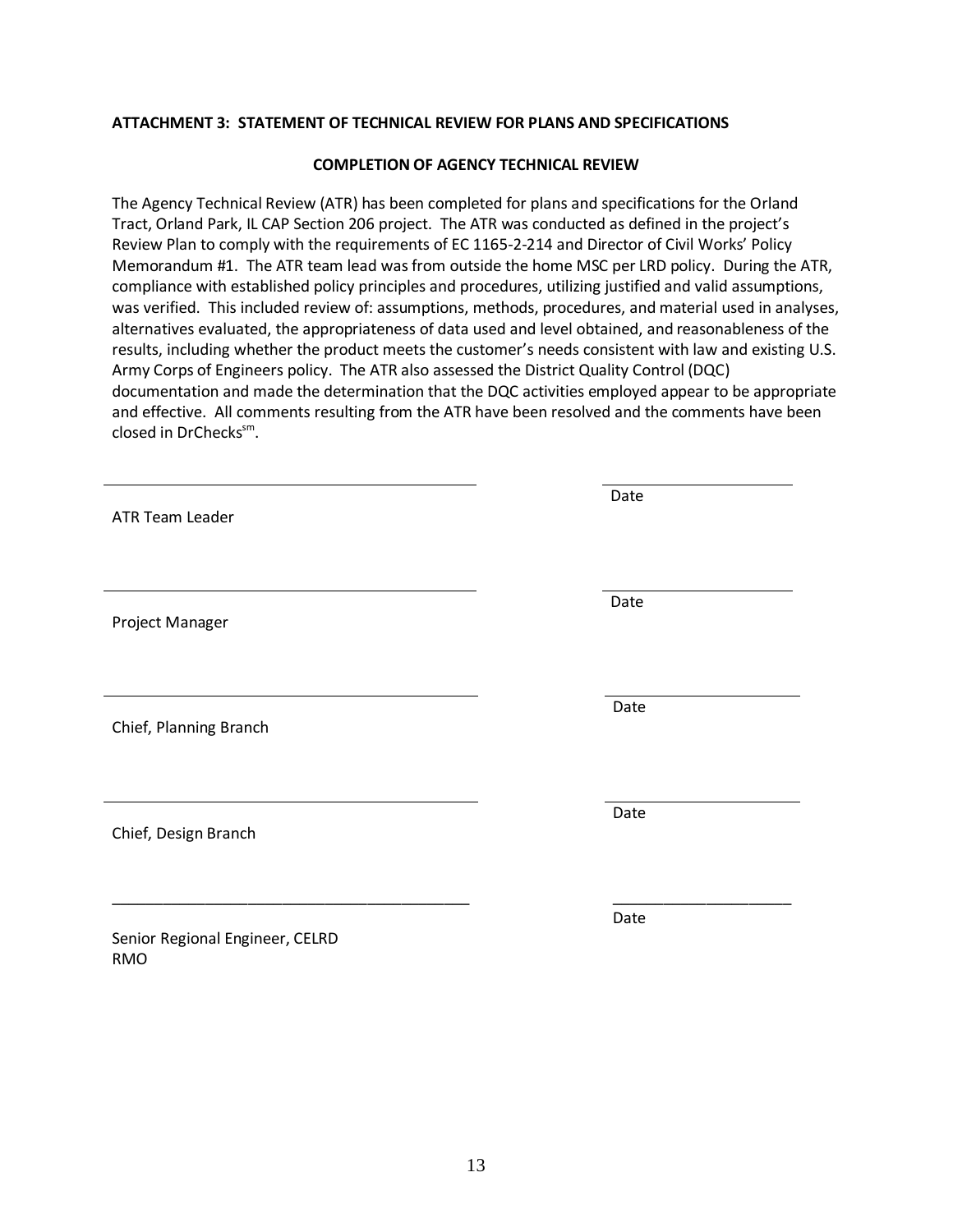### <span id="page-16-0"></span>**ATTACHMENT 4: STATEMENT OF RISK INFORMED DECISION MAKING**

#### **CERTIFICATION OF RISK INFORMED DECISION FOR TYPE II IEPR**

In accordance with Appendix E of EC 1165-2-214, Civil Works Review, the ecosystem restoration project was evaluated for life safety risks. There are no innovative materials or techniques to be used on this project. The project does not require redundancy, resiliency, or robustness as the project only involves restoration activities. The project does not have unique construction sequencing and overlapping schedules. In light of the risk-informed decision making process, I have determined that a Type II IEPR (Safety Assurance Review) is not required for this project.

Chief, Technical Services Division

Date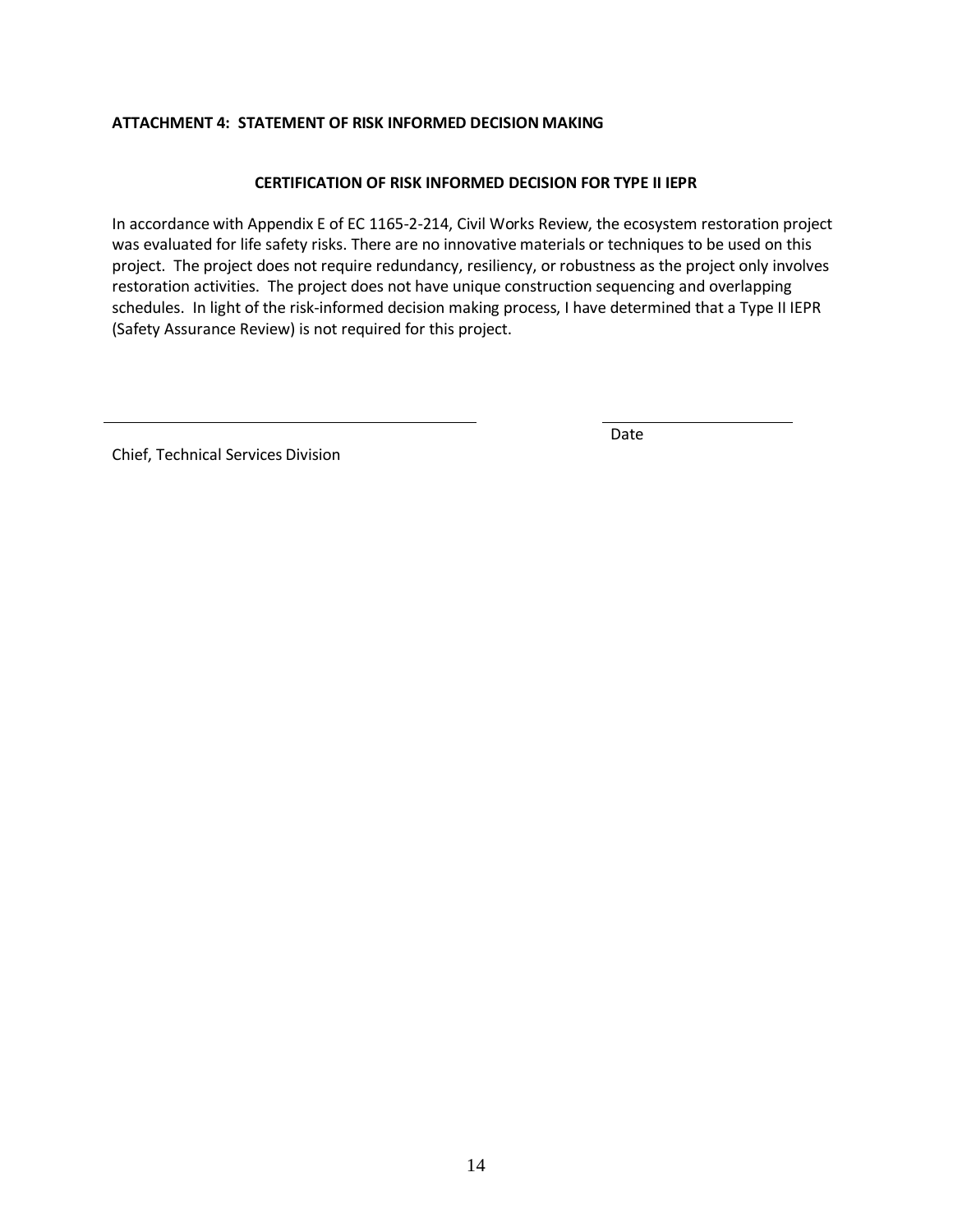### <span id="page-17-0"></span>**ATTACHMENT 5: PROJECT RISK REGISTER**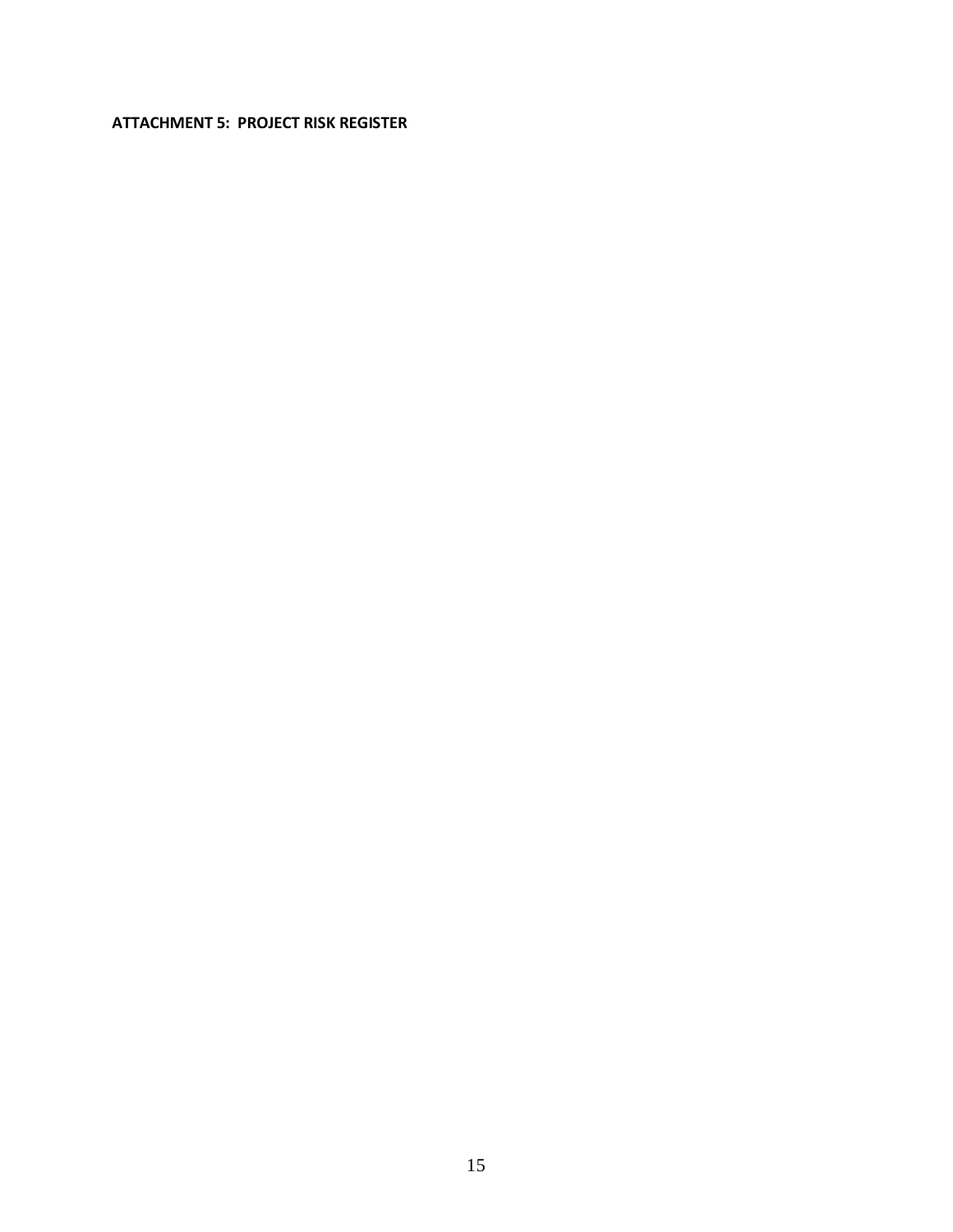#### ORLAND TRACT SECTION 206 - CONSTRUCTION

| <b>RISK EVENT</b>       | <b>RISK DESCRIPTION</b>    | <b>TRIGGER</b>                     | <b>PROBABILITY</b> | <b>SEVERITY</b> | <b>RISK DECISION LEVEL</b> |           | RISK OWNER RISK RESPONSE | <b>RESPONSE DESCRIPTION</b>       | <b>ISSUE</b> |
|-------------------------|----------------------------|------------------------------------|--------------------|-----------------|----------------------------|-----------|--------------------------|-----------------------------------|--------------|
| Communication with LS   | multiple parties           | changes in funding                 |                    |                 |                            |           |                          | key contact at USACE and LS       |              |
|                         | inconsistent communication | and schedule, media                |                    |                 |                            |           |                          | to relay messages, updated        |              |
|                         |                            |                                    | occasional         | marginal        | <b>IPM</b>                 | <b>PM</b> | mitigation               | web pages                         |              |
| <b>Burning</b>          | sensitive population       | burns for invasive species         |                    |                 |                            |           |                          | conduct extesive public outreach  |              |
|                         |                            | control conducted 1-2              |                    |                 |                            |           |                          | days prior to burn, updated web   |              |
|                         |                            | days per year                      |                    |                 |                            |           |                          | pages, LS decision to stop and    |              |
|                         |                            |                                    | likley             | marginal        | PM, LS                     | PM, LS    | transferrence            | find alternative control          |              |
| Federal funding         | lack of federal funds to   | no FY12 federal                    |                    |                 |                            |           |                          | reduce QA efforts by field and/or |              |
|                         | complete S&A               | budget or reprogramming occasional |                    | marginal        | <b>PM</b>                  | <b>PM</b> | mitigation               | restoration ecologist             |              |
| \$5M federal funding    | unexpected modification to | contract modification or           | occasional         | marginal        | <b>PM</b>                  | <b>PM</b> | mitigation/transferrence | reduce the establishment period   |              |
| llimit                  | construction contract      | differing site conditions          |                    |                 |                            |           |                          | increase O&M responsibilities     |              |
| Real estate appaisal    | final credit               | approval of final                  | unlikely           | marginal        | <b>PM</b>                  | <b>PM</b> | mitigation/transferrence | final credit appraisal currently  |              |
|                         |                            | appraisal                          |                    |                 |                            |           |                          | under review, excess credit       |              |
| <b>Excess RE credit</b> | final credit               | total project cost                 | occasional         | marginal        | <b>PM</b>                  | <b>PM</b> | transferrence            | entire 35% share being provided   |              |
|                         |                            |                                    |                    |                 |                            |           |                          | as LERRD credit, and excess       |              |
|                         |                            |                                    |                    |                 |                            |           |                          | credit waived under PPA.          |              |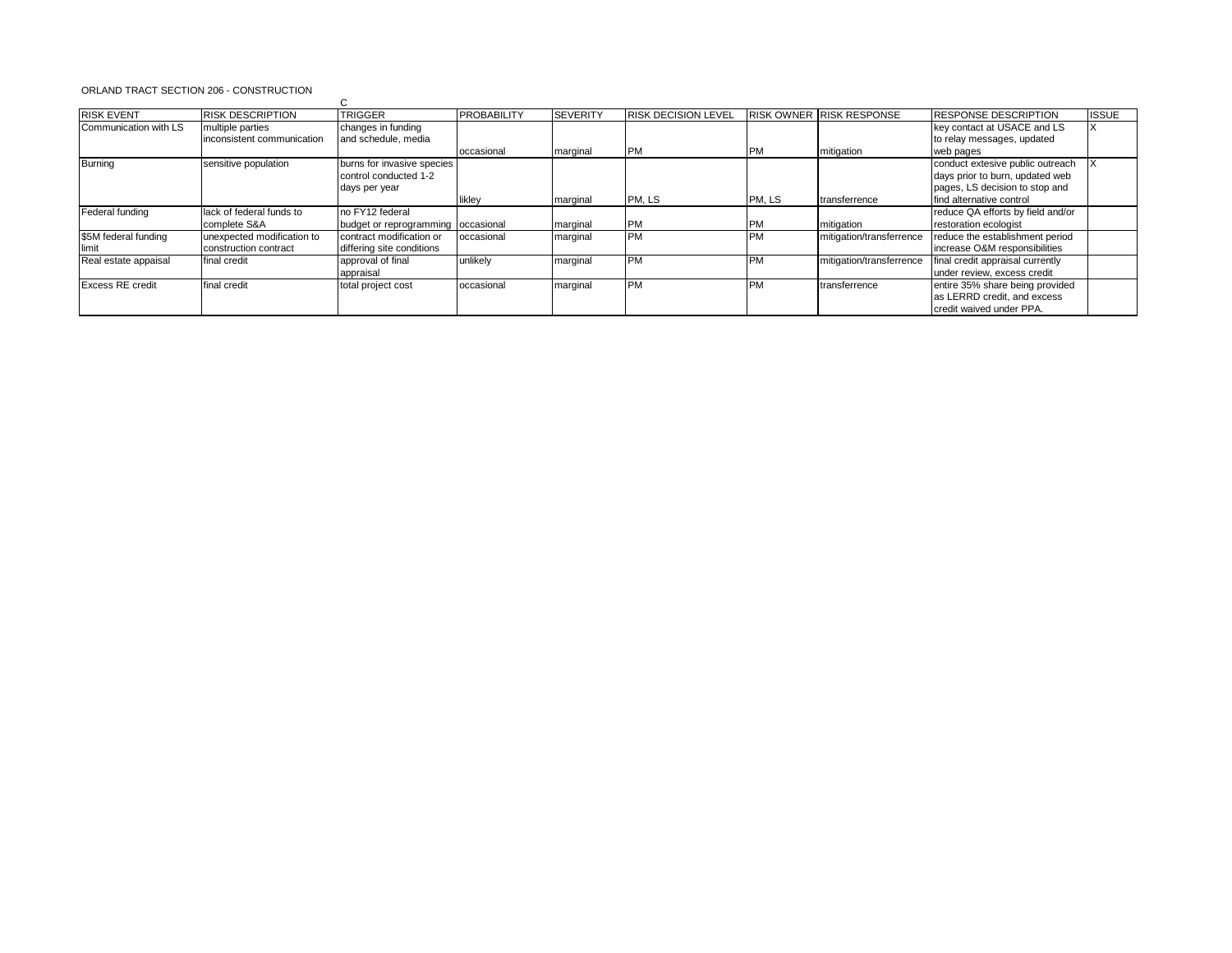| <b>Term</b>    | <b>Definition</b>                          | <b>Term</b>  | <b>Definition</b>                    |
|----------------|--------------------------------------------|--------------|--------------------------------------|
| AFB            | <b>Alternative Formulation Briefing</b>    | <b>NED</b>   | National Economic Development        |
| ASA(CW)        | Assistant Secretary of the Army for Civil  | <b>NER</b>   | National Ecosystem Restoration       |
|                | Works                                      |              |                                      |
| <b>ATR</b>     | <b>Agency Technical Review</b>             | <b>NEPA</b>  | National Environmental Policy Act    |
| CAP            | Continuing Authorities Program             | 0&M          | Operation and maintenance            |
| <b>CSDR</b>    | <b>Coastal Storm Damage Reduction</b>      | <b>OMB</b>   | Office and Management and Budget     |
| <b>DPR</b>     | <b>Detailed Project Report</b>             | OMRR&R       | Operation, Maintenance, Repair,      |
|                |                                            |              | Replacement and Rehabilitation       |
| <b>DQC</b>     | District Quality Control/Quality Assurance | <b>OEO</b>   | <b>Outside Eligible Organization</b> |
| <b>DX</b>      | Directory of Expertise                     | <b>OSE</b>   | <b>Other Social Effects</b>          |
| EA             | <b>Environmental Assessment</b>            | <b>PCX</b>   | Planning Center of Expertise         |
| EC             | <b>Engineer Circular</b>                   | PDT          | Project Delivery Team                |
| EIS            | <b>Environmental Impact Statement</b>      | PAC          | Post Authorization Change            |
| EO             | <b>Executive Order</b>                     | <b>PMP</b>   | Project Management Plan              |
| <b>ER</b>      | <b>Ecosystem Restoration</b>               | PL           | Public Law                           |
| <b>FDR</b>     | <b>Flood Damage Reduction</b>              | QMP          | <b>Quality Management Plan</b>       |
| <b>FEMA</b>    | Federal Emergency Management Agency        | QA           | <b>Quality Assurance</b>             |
| <b>FRM</b>     | <b>Flood Risk Management</b>               | QC           | <b>Quality Control</b>               |
| <b>FSM</b>     | <b>Feasibility Scoping Meeting</b>         | <b>RED</b>   | Regional Economic Development        |
| <b>GRR</b>     | <b>General Reevaluation Report</b>         | <b>RMC</b>   | <b>Risk Management Center</b>        |
| Home           | The District or MSC responsible for        | <b>RMO</b>   | Review Management Organization       |
| District/MSC   | thepreparation of the CAP project.         |              |                                      |
| <b>HQUSACE</b> | Headquarters, U.S. Army Corps of           | <b>RTS</b>   | <b>Regional Technical Specialist</b> |
|                | Engineers                                  |              |                                      |
| <b>IEPR</b>    | Independent External Peer Review           | SAR          | Safety Assurance Review              |
| <b>ITR</b>     | Independent Technical Review               | <b>USACE</b> | U.S. Army Corps of Engineers         |
| <b>LRR</b>     | <b>Limited Reevaluation Report</b>         | <b>WRDA</b>  | Water Resources Development Act      |
| <b>MSC</b>     | Major Subordinate Command                  |              |                                      |

### <span id="page-19-0"></span>**ATTACHMENT 6: ACRONYMS AND ABBREVIATIONS**